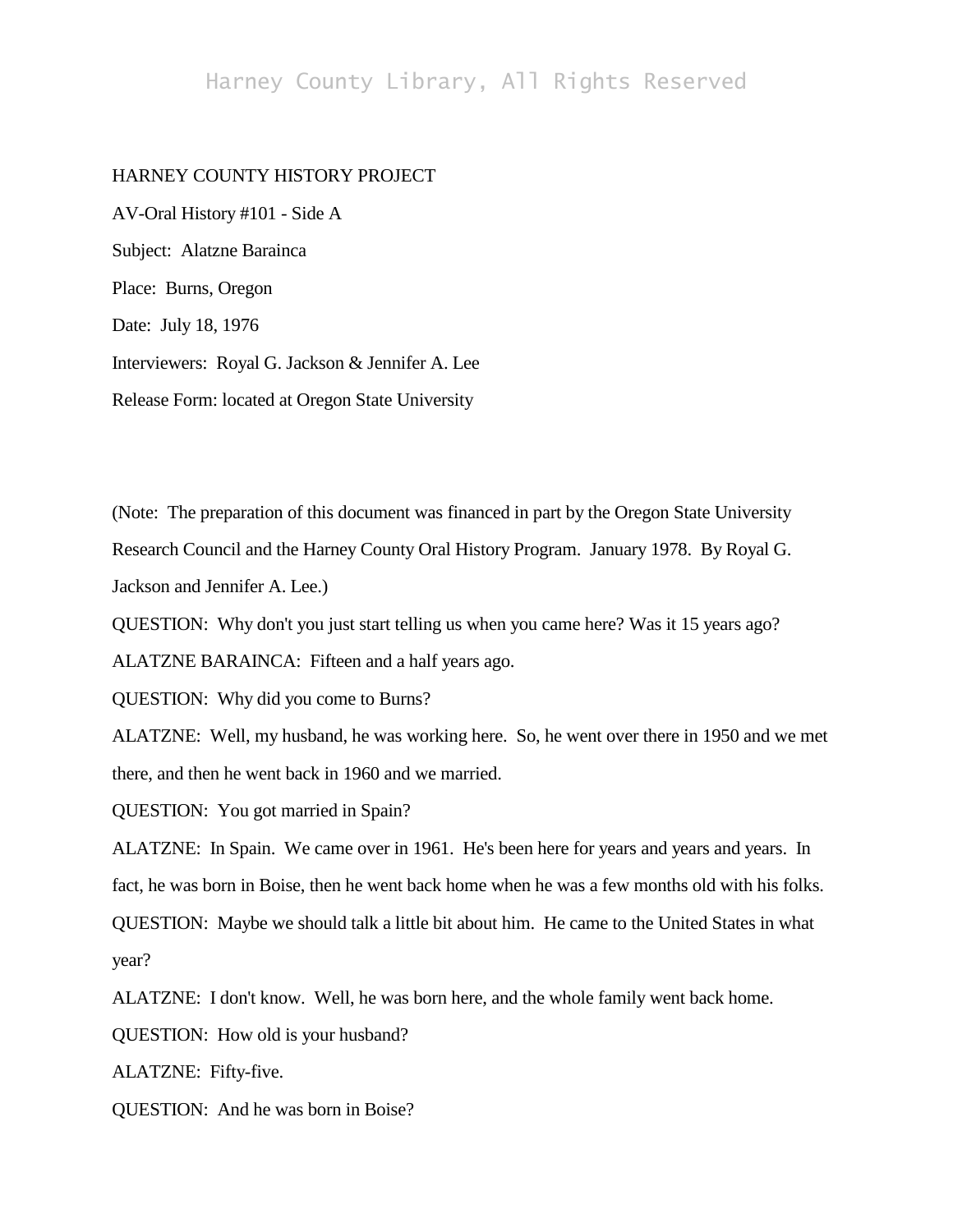## AV-ORAL HISTORY #101-A - ALATZNE BARAINCA PAGE 2

- ALATZNE: Yes, in Boise. And a sister and a brother were born in Boise.
- QUESTION: So how old was he when he went back to Spain?
- ALATZNE: A few months old. Then he came back when he was 15 or 16.
- QUESTION: Why did he come back then?
- ALATZNE: Hard times back there.
- QUESTION: What kind of work did he do then?
- ALATZNE: He went to school and then he came over.
- QUESTION: Oh, he was a student?
- ALATZNE: Then he went to work in Owyhee.
- QUESTION: Over near the Jordan Valley?
- ALATZNE: Yeah, he worked there for a year, and then he came over to Harney County.
- QUESTION: What kind of work did he do in Owyhee?
- ALATZNE: Ranch work, with some Basque people. That's what he did here; he was a
- sheepherder for 15 years, I think.
- QUESTION: Here in Harney County?
- ALATZNE: Yes. Then he went to work at the mill. Well, he made trips back and forth. Then he went to work at the mill and has lived here since.
- QUESTION: Maybe we should get his story separately and go ahead and find out about Alatzne.
- ALATZNE: I don't have any story. Nothing exciting has happened during this 15 years.
- QUESTION: What Basque province are you from?
- ALATZNE: Vizcaya. My husband too. In fact, just a few miles from each other, you know, towns are really close.
- QUESTION: Did you know him before he came back?
- ALATZNE: No, no.
- QUESTION: That's a common thing to do, isn't it? A lot of the Basque bachelors have gone back to get Basque wives?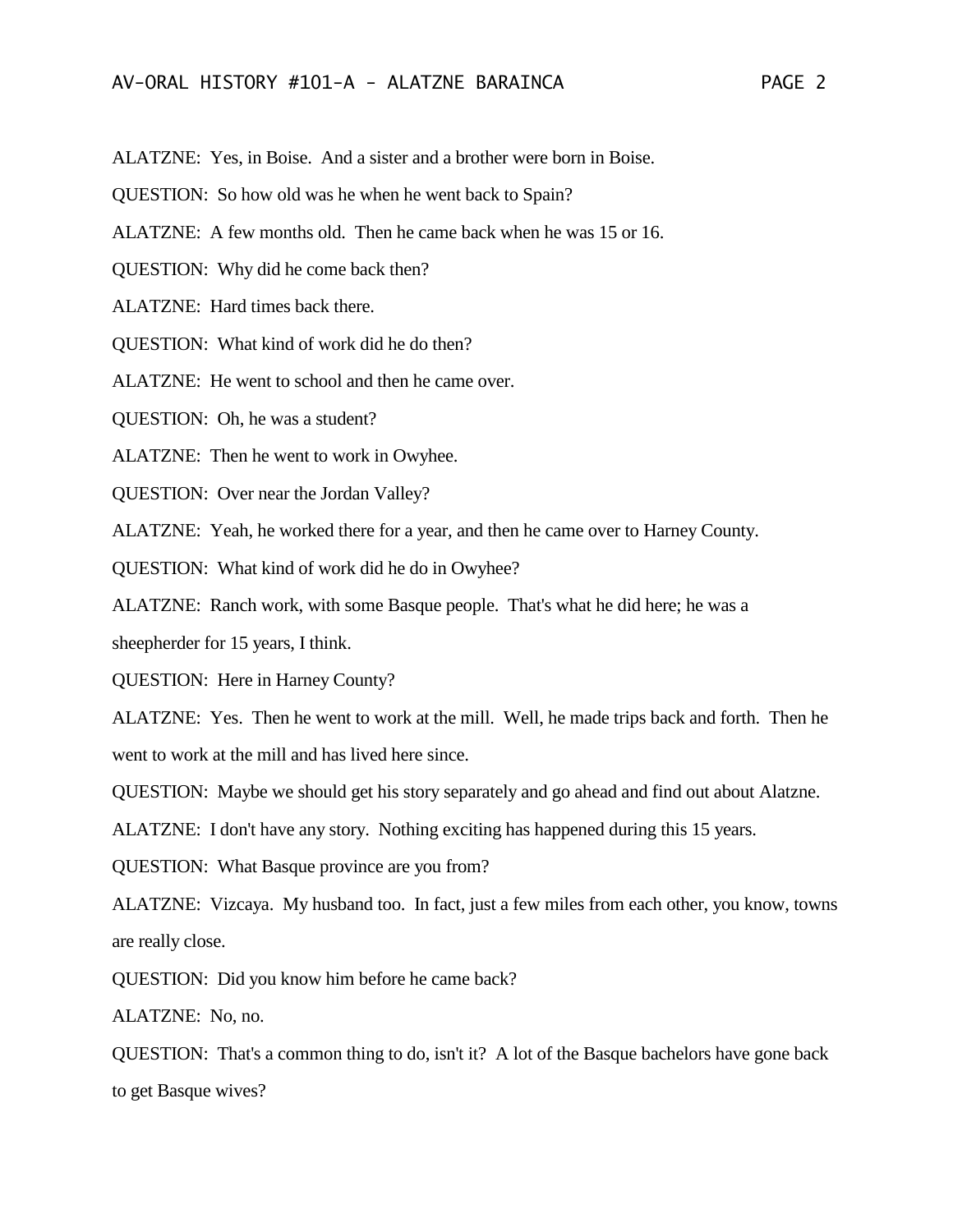- ALATZNE: Uh huh, it is a common thing.
- QUESTION: They don't want to marry the American girls?
- ALATZNE: Well, they do, they do more now than they used to.
- QUESTION: That's more and more common, to marry outside the culture?
- ALATZNE: Yeah, now it is.
- QUESTION: Let's see, you have children don't you?
- ALATZNE: Yes, they're in bed right now.
- QUESTION: How old are they?
- ALATZNE: One will be 15, and another is 13.
- QUESTION: Do they speak Basque?
- ALATZNE: Yes.
- QUESTION: Do you speak Basque here in the house?
- ALATZNE: Yes, everybody does.
- QUESTION: It's the common language around here?
- ALATZNE: Yes.
- QUESTION: So, English is really a second language for you?
- ALATZNE: A third.
- QUESTION: I wish I could speak Spanish as well as you speak English.
- ALATZNE: Well, you do very good in this language, better than I do in English.
- QUESTION: Oh no.
- ALATZNE: Yes, you do. I haven't found very many Americans that speak Spanish like you do.
- QUESTION: They are not too interested.
- ALATZNE: No, they are not. That's too bad.
- QUESTION: What about the recent Basque festival that they had in Boise. Did you go?
- ALATZNE: Yes, I went with my kids.
- QUESTION: How was it? Why don't you tell us about it?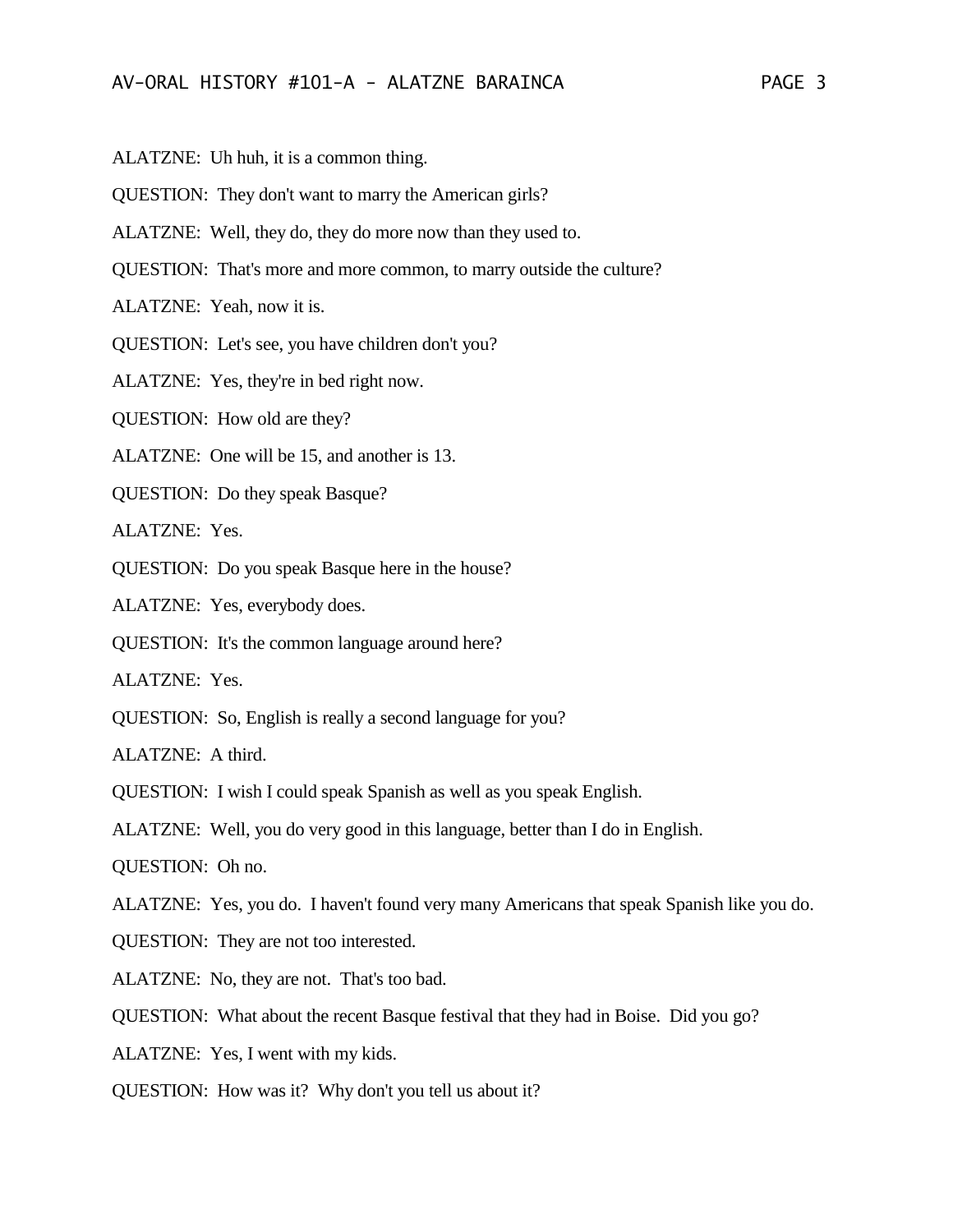ALATZNE: It was good.

QUESTION: What kinds of things happened there?

ALATZNE: Families get together and have a picnic, and games, and they have a street dance at night.

QUESTION: Did you know anybody there?

ALATZNE: Oh yes, everybody. I have aunts that live there, and cousins and friends, and people from ... back home; everything is so close, you know everybody around you. There were three or four families from Canada to the picnic and we knew ...

QUESTION: From where?

ALATZNE: From British Columbia, Vancouver.

QUESTION: Is there a large Basque community there?

ALATZNE: No, they say there are only 20 people there including kids and all.

QUESTION: Tell me about the Basque Festival. What sorts of things did they do?

ALATZNE: Yes. Like weights and pulling the pelota.

QUESTION: They had pelota?

ALATZNE: Yes.

QUESTION: They have a handball court there?

ALATZNE: Yes, they do in Boise. They also had a bar, very nice. We went to Elko on the Fourth of July.

QUESTION: In Nevada?

ALATZNE: Yes. They always have a big festival. That is pretty good.

QUESTION: What kind of things did they do over there?

ALATZNE: Oh, they mostly drink and eat. I'll show you the newspaper. This is the latest. They have a newspaper in Boise that comes out every month.

QUESTION: Do they have anything like this in Harney County?

ALATZNE: No.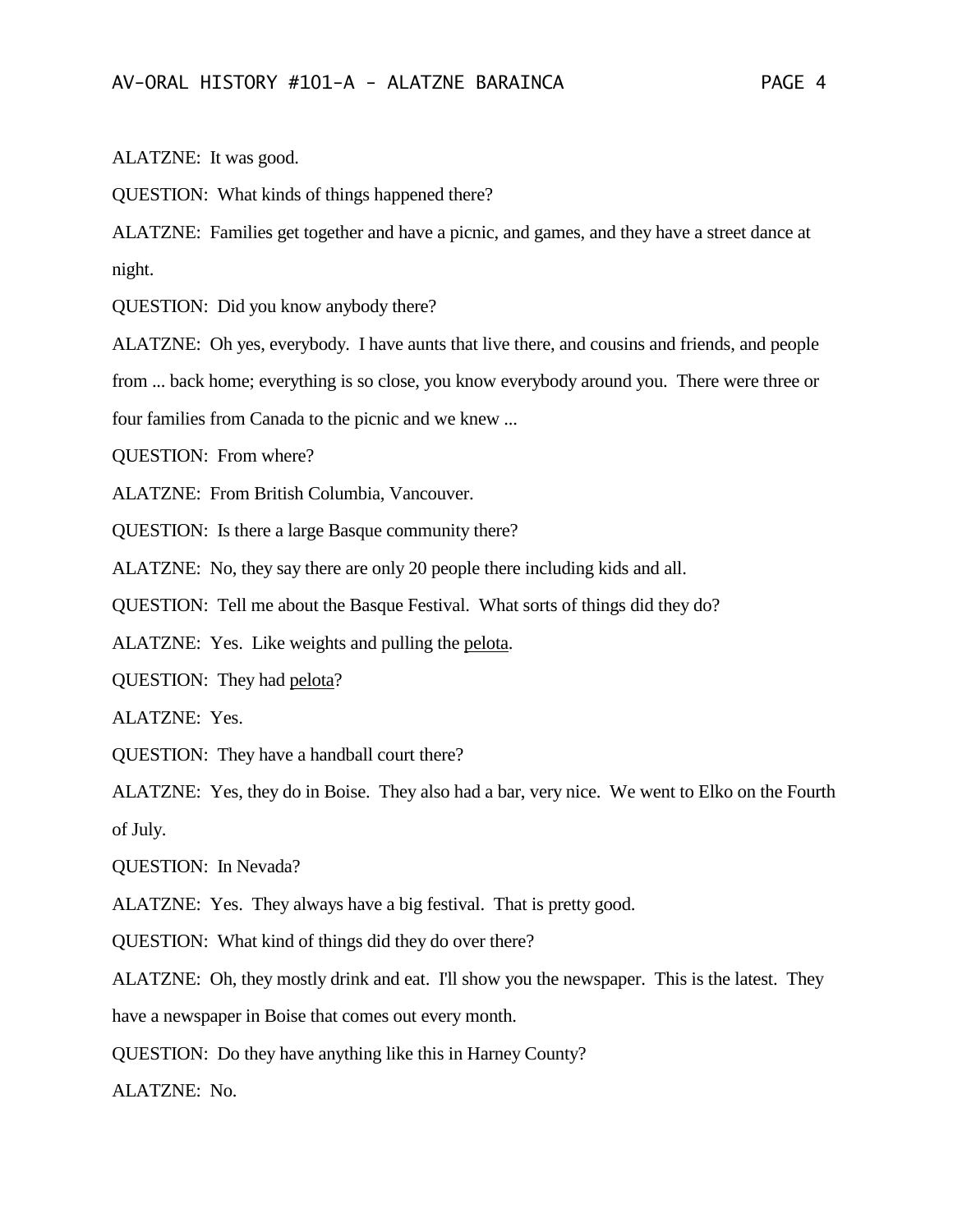QUESTION: Why is that do you suppose?

ALATZNE: Because you need money to do that kind of stuff, I think.

QUESTION: There aren't enough Basques here?

ALATZNE: No, not really. And you need to have an organization. I think Elko has a big

organization, and the government helps them. We would ask for money providing the government

would help us too. But we are not interested. We are not going to die in Harney County.

QUESTION: You don't plan to stay here the rest of our life?

ALATZNE: No.

QUESTION: You plan to go back to ...

ALATZNE: I don't know. Maybe I'll go to Boise. I'm not going to die in Harney County. This is a lonely place.

QUESTION: Lonely place?

ALATZNE: Yes.

QUESTION: Because there are so few Basques?

ALATZNE: No, but there isn't much going on.

QUESTION: It is a very small town.

ALATZNE: Yes. There is nothing going for the kids. Like in Boise they have dances and ... if you want to keep your culture, you have to keep going to Boise and to Winnemucca to see those things.

QUESTION: Would those be the main centers of Basque culture that you know about,

Winnemucca, Boise?

ALATZNE: Well, I have never been to Winnemucca, but I have been in Elko, and I have been in Reno, and the best one I think so far is in Elko.

QUESTION: You are concerned about your kids growing up and losing the Basque culture?

ALATZNE: Well, I hope they don't, but I know they are going to marry some American, and that is going to be it. It seems to happen to everybody.

QUESTION: Isn't there a tendency among the Basque to encourage ...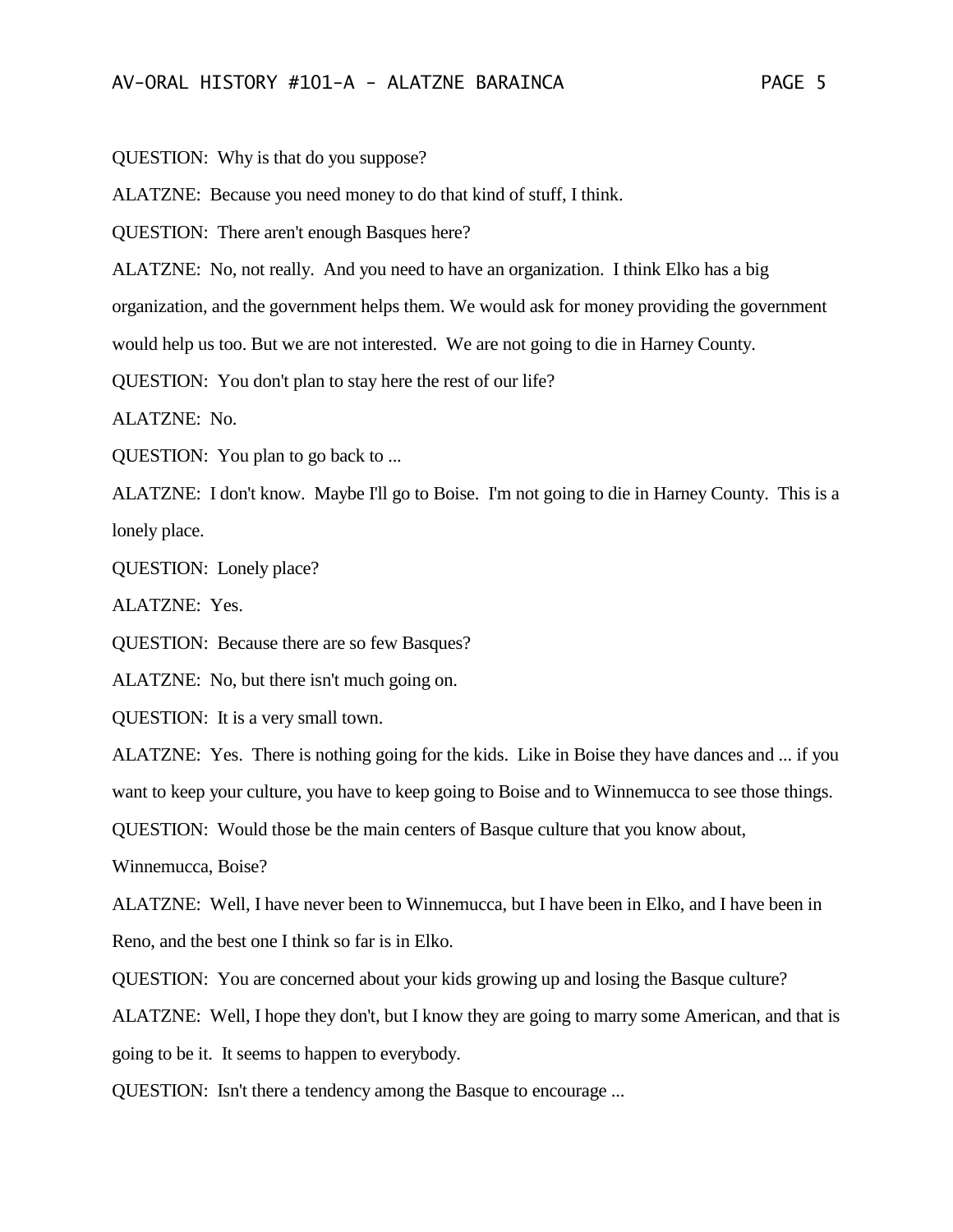ALATZNE: Well, they encourage the kids, and like, I know a lot of kids, maybe their mother or father is American and they will always say we are Basques, even if they weren't hurting us. We are Basques and they are really proud of their heritage, but they don't keep up with their language. It is really impossible to do that. But even the third and fourth generations are really proud of their heritage.

QUESTION: The Basques seem to have a stronger sense of nationalism and pride than most groups that you come across.

ALATZNE: Oh yeah, we do. But not everybody feels the way we do. I mean not all Basques feel that way. Not everybody does. That's why we try.

QUESTION: There is that much difference?

ALATZNE: Yeah, there is.

QUESTION: What about your daughters; they both speak Basque and English. You don't expect them to marry a Basque?

ALATZNE: No, I wanted them to, but we are not better than other people. We think we are, but we are not.

QUESTION: You would prefer that she does?

ALATZNE: Yeah, I think so.

QUESTION: Are there many young Basque men?

ALATZNE: There are a few, maybe just as many as the girls, but it seems like few. We don't push

kids. At home, there were some Spaniards coming to the Basque countries, and we always felt

superior to them, so the parents never wanted the kids to go with the Spaniards.

QUESTION: Do you still argue Spanish politics here in Harney County?

ALATZNE: Oh yes.

QUESTION: What are the different viewpoints on Spanish politics? Don't all of you want the same things?

ALATZNE: No. Well, some decided to fight. Lots of people here in Harney County are satisfied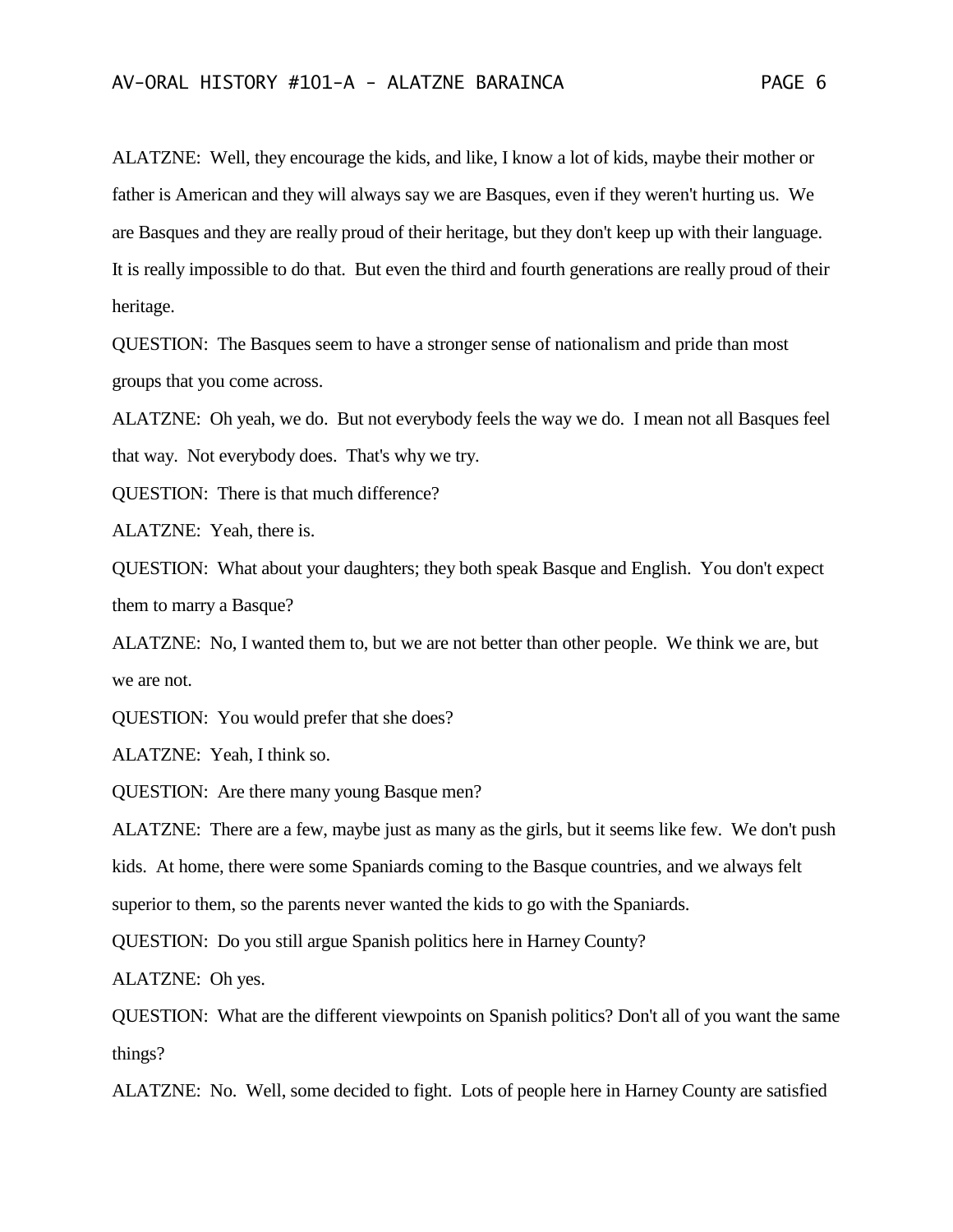the way it is going there.

QUESTION: How are they satisfied?

ALATZNE: Well with the dictatorship and things like that and we want to follow their government, but we want our freedom too, like having our own flag. Things like that, and we cannot have that.

QUESTION: It's not allowed at present in Spain? Even the Basque language can't be spoken in public? Is that right?

ALATZNE: Right now, yes. They even have schools right now. When I was growing up, they never had Basque schools, and you weren't allowed to speak Basque in school, and all that. But now ... the language was losing ground. So, they had their private schools.

QUESTION: Are there Basque schools in Idaho or Nevada that are just for Basque children?

ALATZNE: No, for everybody.

QUESTION: What about the food; do you eat a distinctive kind of Basque food here?

ALATZNE: Yeah, we do.

QUESTION: What would be a traditional Basque meal?

ALATZNE: Soup, and beans, and fish.

QUESTION: Different kinds of soup?

ALATZNE: Homemade especially.

QUESTION: What kinds of beans, any particular type?

ALATZNE: Yeah, red beans.

QUESTION: Can you get that kind of beans here?

ALATZNE: No. And also, sausages, we call chorizo.

QUESTION: Chorizo is a Mexican sausage that is very spicy. Can you get those here?

ALATZNE: Yeah, but we usually get them in Boise.

QUESTION: Those are usually made by Basque people?

ALATZNE: Yes. We eat Basque food if we can get it. There is nothing special about it. We cook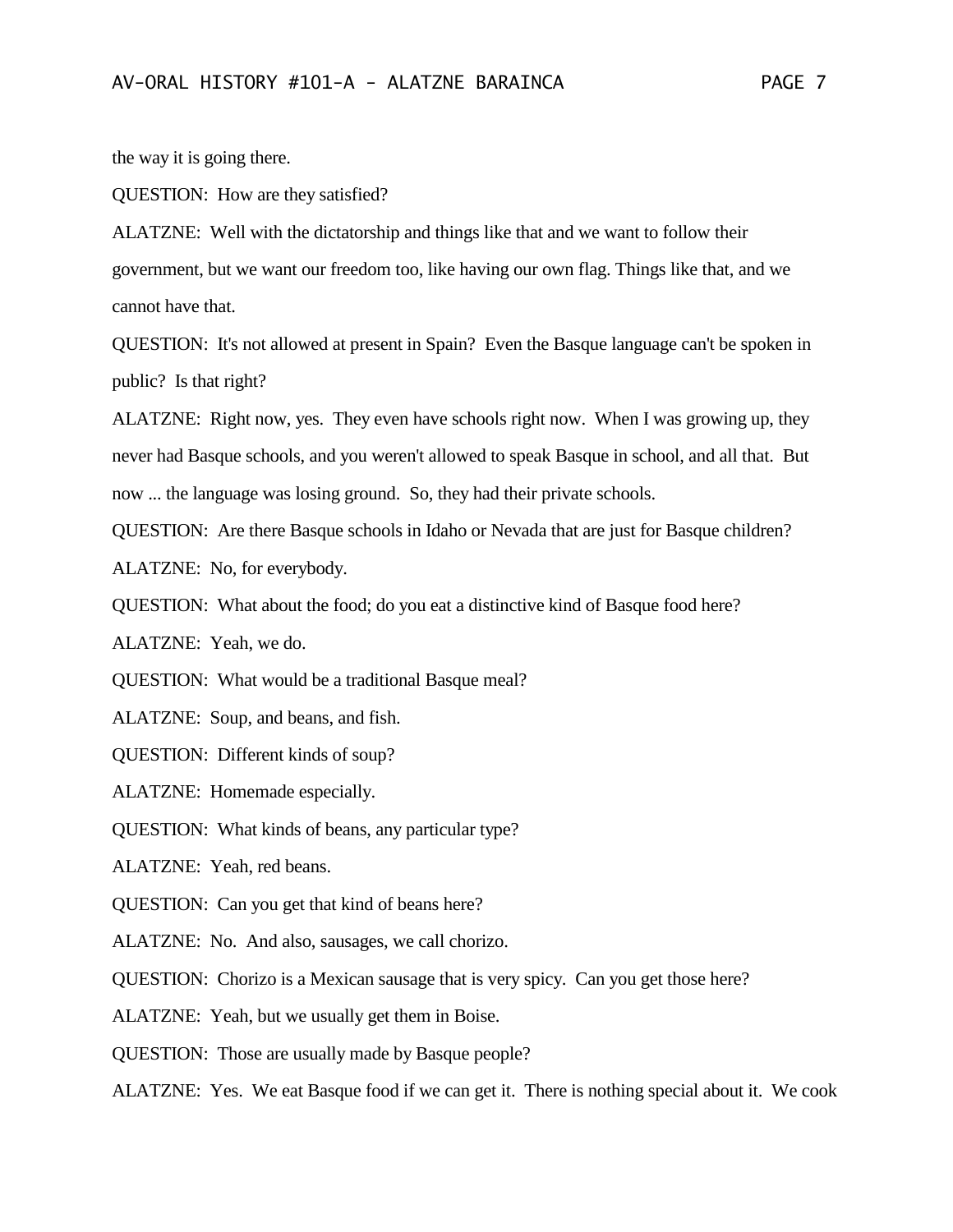differently.

QUESTION: Do you come together with the other Basque families in Burns, for example, to eat Basque food?

ALATZNE: Yeah, on occasions.

QUESTION: What would be some occasions when you do that?

ALATZNE: We celebrate every occasion we can.

QUESTION: Each town has their own ...

ALATZNE: Oh yes. Sometimes we celebrate Christmas day. Back home it's Christmas Eve, so

we keep celebrating Christmas Eve, and we don't do much on Christmas day.

QUESTION: Saint's Day, Christmas, other holidays then?

ALATZNE: Oh yes. On the 31st, Ignatius de Loyola.

QUESTION: Why is that a big day?

ALATZNE: It is the patron saint of the Basques. And that is why they celebrate in Boise.

QUESTION: What other things can you tell us about being a Basque in Harney County, besides that it's lonely?

ALATZNE: Nothing much. People are very nice. We don't mix with the Americans very much, but they are nice.

QUESTION: How many Basques are here?

ALATZNE: Quite a few. I don't have any idea how many.

QUESTION: Maybe twenty families?

ALATZNE: More, maybe about 100 Basques.

QUESTION: Is there a single day or time in Burns or Harney County when all of you come together for anything?

ALATZNE: No.

QUESTION: Would you like to see that?

ALATZNE: Yes. Like in Boise, many Basques get together.